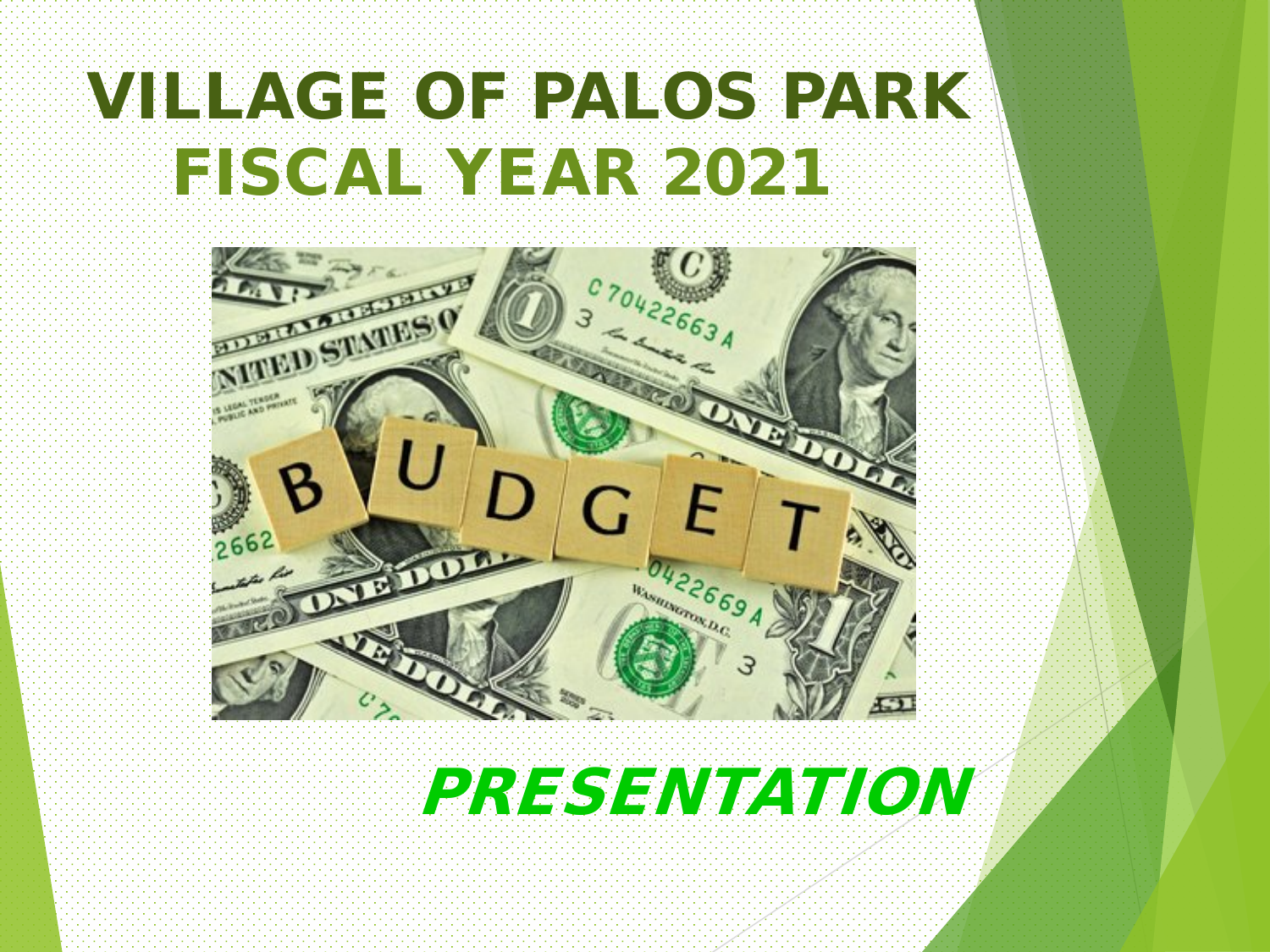

### FISCAL YEAR 2021 BUDGET GENERAL FUND REVENUE

| <b>DEPARTMENT</b>          | <b>REVENUE</b>  |
|----------------------------|-----------------|
| <b>Administration</b>      | 4,121,157<br>S  |
| <b>Police Department</b>   | 218,225         |
| <b>Building Department</b> | 220,250         |
| <b>Recreation Dept</b>     | 112,500         |
| <b>Other Revenue</b>       | 9,350           |
| 707/274                    | 4,681,482<br>SH |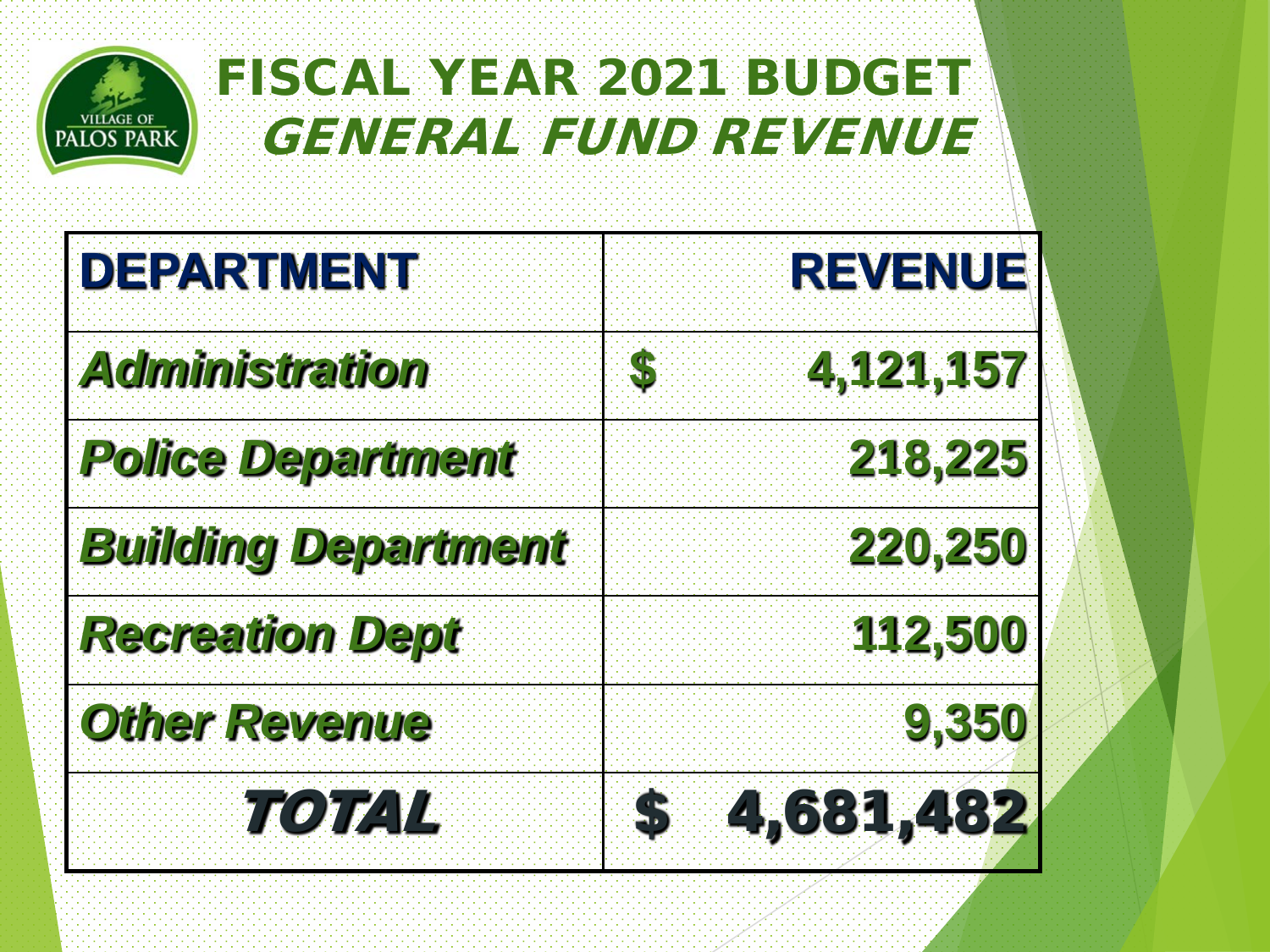### FISCAL YEAR 2021 BUDGET GENERAL FUND REVENUE

| <b>OPERATING REVENUE</b>    | <b>FY2021 REVENUE</b> |
|-----------------------------|-----------------------|
| <b>Property Tax</b>         | 1,448,344             |
| <b>Replacement Tax</b>      | 16,000                |
| <b>State Income Tax</b>     | 515,236               |
| <b>Use Tax</b>              | 158,739               |
| <b>Sales Tax</b>            | 710,925               |
| <b>Utility Tax</b>          | 429,265               |
| <b>Places of Eating Tax</b> | 210,000               |
| <b>Licenses and Fees</b>    | 145,940               |
| <b>Rental Income</b>        | 269,779               |
| <b>Utility Income</b>       | 7,750                 |
| <b>Miscellaneous</b>        | 26,929                |
| Interest Income             | 22,250                |
| <b>Transfers</b>            | 160,000               |
| TOTA I                      | 4,121,157<br>S        |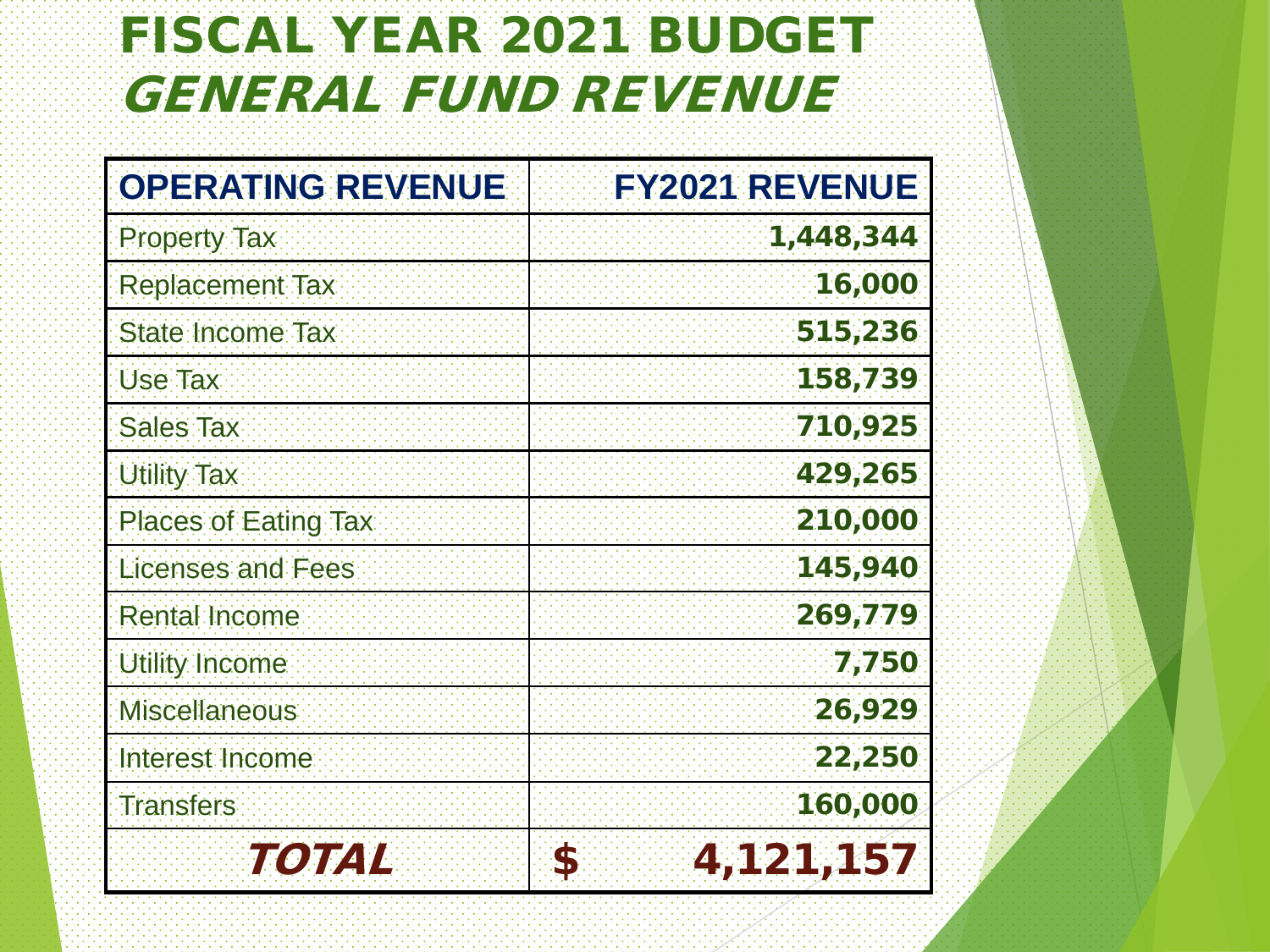#### FISCAL YEAR 2021 BUDGET GENERAL FUND EXPENDITURES

| <b>DEPARTMENT</b>          | <b>FY2021 EXPENSES</b> |
|----------------------------|------------------------|
| Administration             | 541,921<br>\$          |
| <b>Police Department</b>   | 2,367,268              |
| <b>Public Affairs</b>      | 53,415                 |
| <b>Building Department</b> | 402,028                |
| <b>Public Works Dept</b>   | 571,050                |
| <b>Recreation Dept</b>     | 371.493                |
| <b>Public Grounds</b>      | 127,750                |
| <b>Finance Department</b>  | 228,757                |
| VOPP Debt                  | 2,000                  |
| <b>Capital Expenses</b>    | 0.00                   |
| Other                      | <b>15,800</b>          |
| <i>i koj va</i> ya         | 4,681,482<br>S         |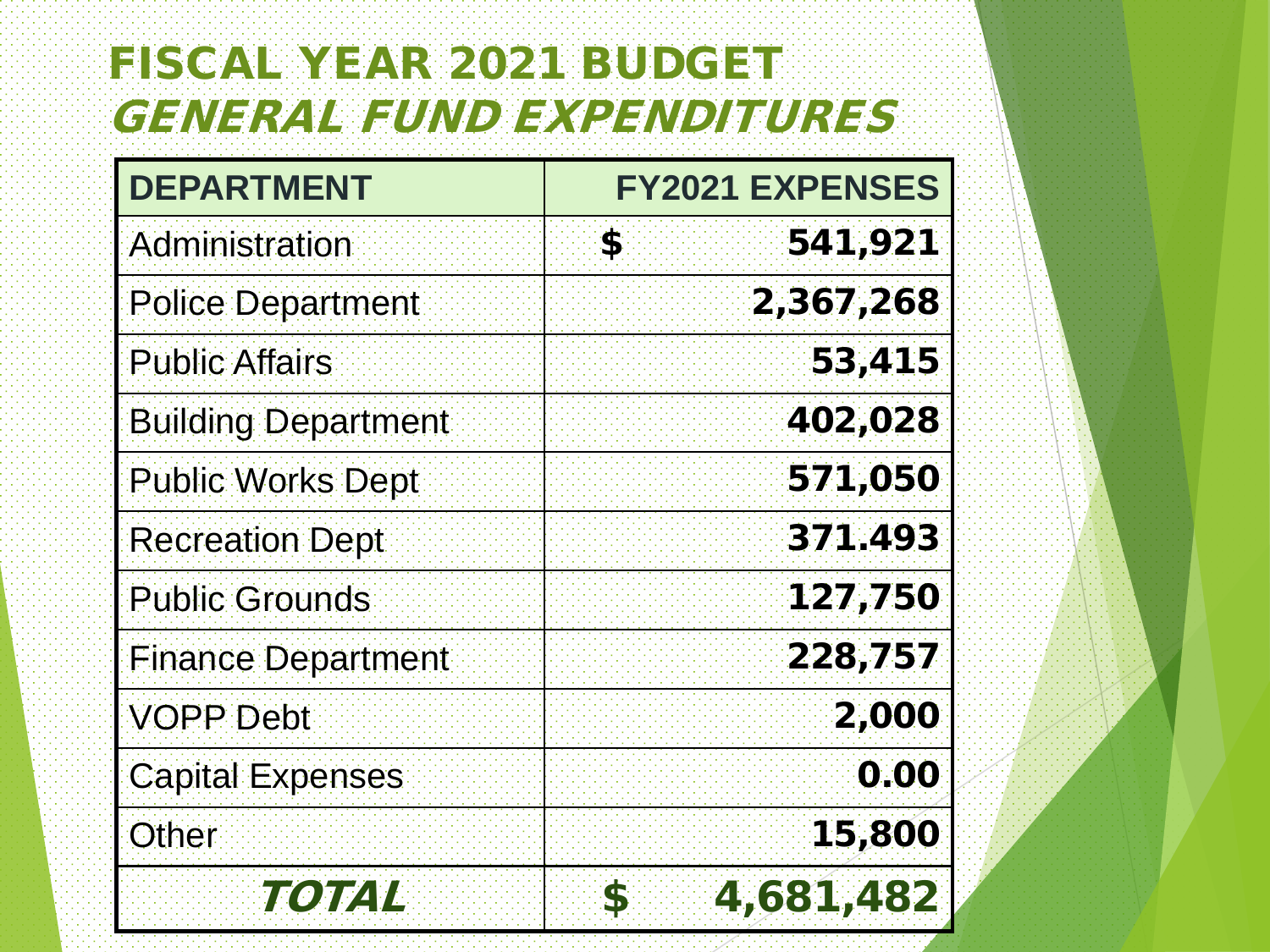

#### FISCAL YEAR 2021 BUDGET GENERAL FUND EXPENDITURES

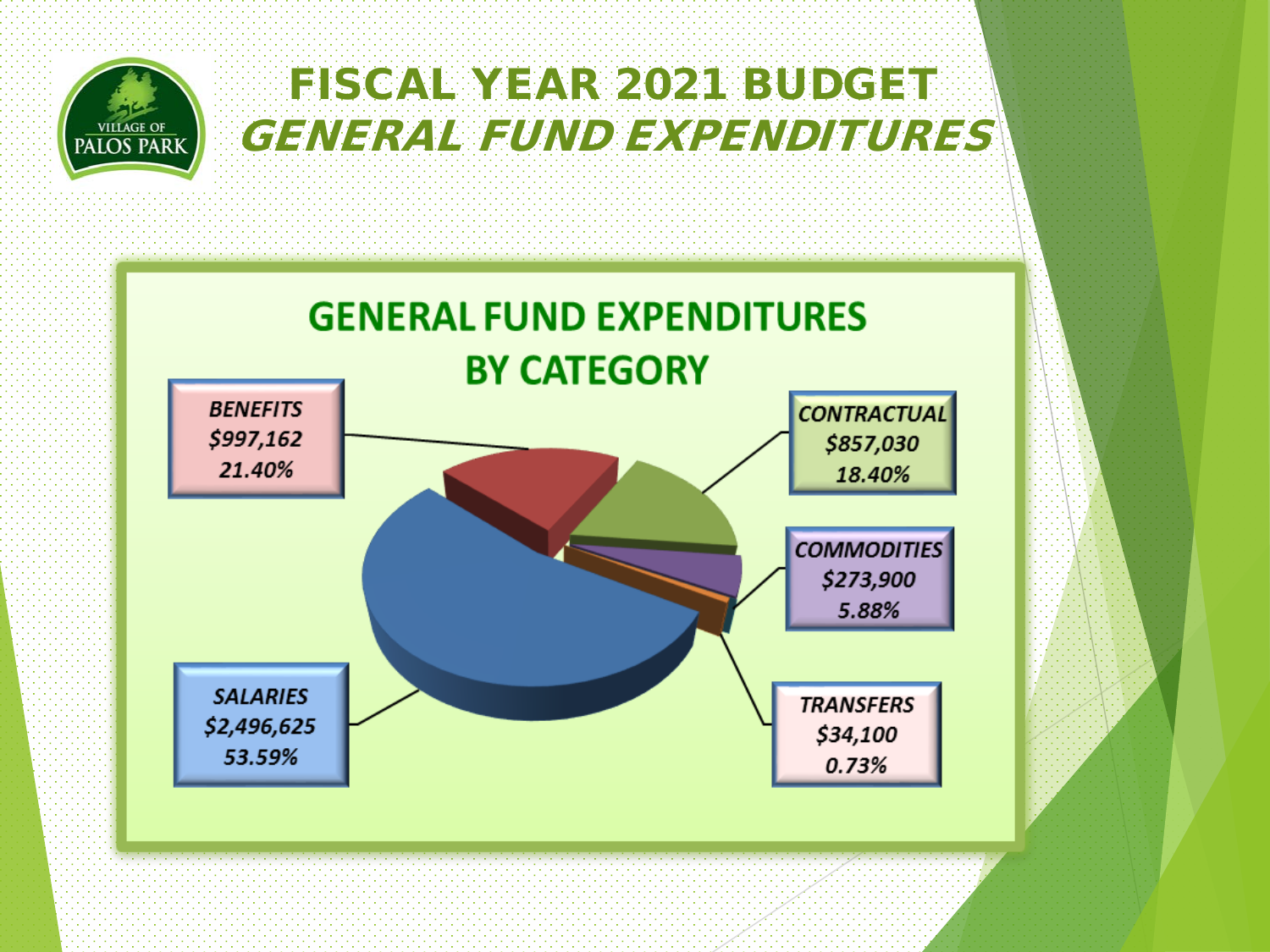

#### VILLAGE OF PALOS PARK FISCAL YEAR 2021 BUDGET

|                         | <b>BEGINNING</b> |                |                     | <b>SURPLUS/</b> | <b>ENDING</b>  |
|-------------------------|------------------|----------------|---------------------|-----------------|----------------|
| <b>FUND</b>             | <b>BALANCE</b>   | <b>REVENUE</b> | <b>EXPENDITURES</b> | <b>DEFICIT</b>  | <b>BALANCE</b> |
| <b>GENERAL FUND</b>     | 1,395,146        | 4,681,482      | 4,681,482           |                 | 1,395,146      |
| 1/2% SALES TAX          | 613,352          | 212,200        | 393,000             | (180, 800)      | 432,552        |
| <b>CAPITAL PROJECTS</b> | 132,845          | 500            |                     | 500             | 133,345        |
| <b>MET</b>              | 293,104          | 126,871        | 214,750             | (87, 879)       | 205,225        |
| <b>SEWER</b>            | 1,303,183        | 494,600        | 686,021             | (191, 421)      | 1,111,762      |
| <b>WATER</b>            | 1,863,642        | 1,843,170      | 2,328,297           | (485, 127)      | 1,378,515      |
| <b>COMMUTER</b>         | 153,689          | 99,375         | 132,825             | (33, 450)       | 120,239        |
| <b>SPECIAL EVENTS</b>   |                  | 54,100         | 54,100              |                 |                |
| <b>LAND</b>             |                  | 30,000         | 46,050              | (16,050)        | (16, 050)      |
| <b>BEAUTIFICATION</b>   | 2,714            | 5,500          | 5,500               |                 | 2,714          |
| <b>ASSET FORFEITURE</b> | 41,354           |                | 41,200              | (41, 200)       | 154            |
| <b>REFUSE</b>           |                  | 372,750        | 370,250             | 2,500           | 2,500          |
| <b>MCCORD</b>           |                  | 2,500          | 2,500               |                 |                |
| <b>POLICE PENSION</b>   | 3,311,649        | 415,000        | 208,650             | 206,350         | 3,517,999      |
| <b>TOTAL</b>            | 9,110,678        | 8,338,048      | 9,164,625           | (826, 577)      | 8,284,101      |